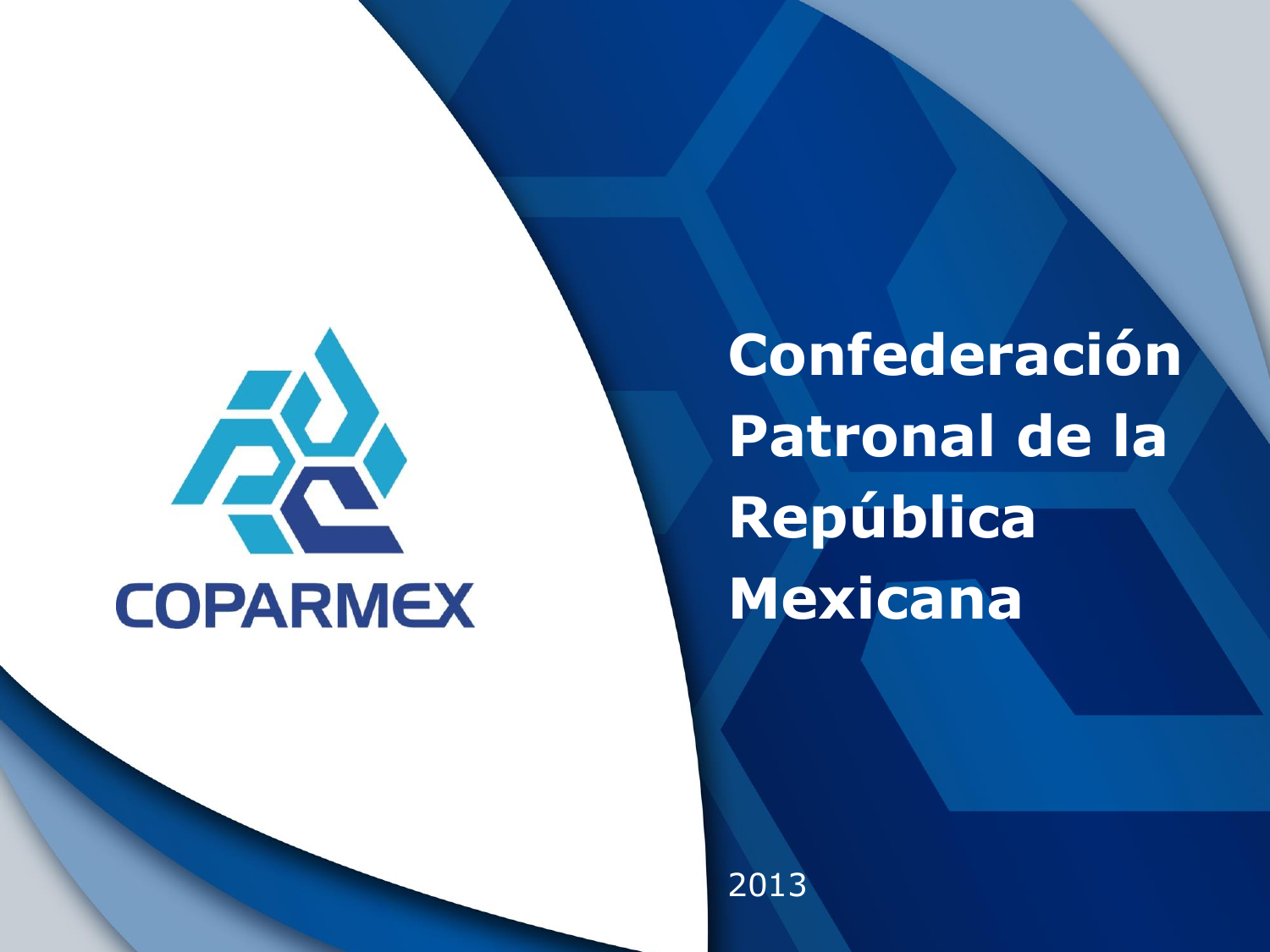

An employer´s union, a free and democratic association of businessmen who defend and promote their legitimate interests -along with the principles of free enterprise and free market with corporate responsibility- and pursue the conditions for the prosperity of all Mexicans.

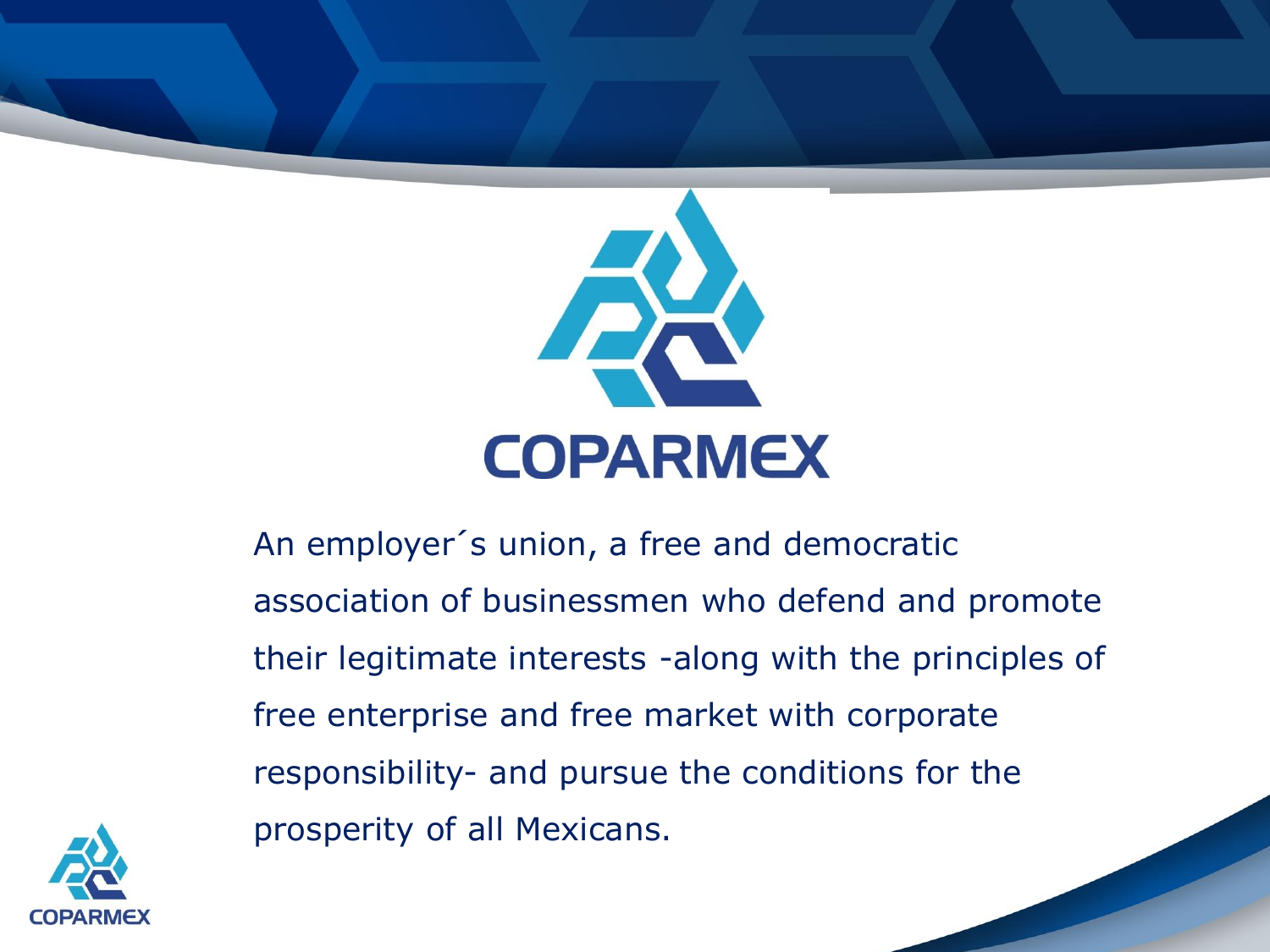## **COPARMEX FIGURES**

- **36 thousand** affiliated companies of all sectors and sizes, which represents **30% of GDP** and **4.8 million formal jobs.**
- **65 business centers** across the country, 14 delegations, 3 representations.
- **640 jobs created** by Coparmex offices nationwide.
- **29 National Working Commissions**.
- **487 Local Working Commissions** across the country.
- **130** National Councilors, **9** National Vice Presidents, **55** members and guests to the **Executive Committee**.

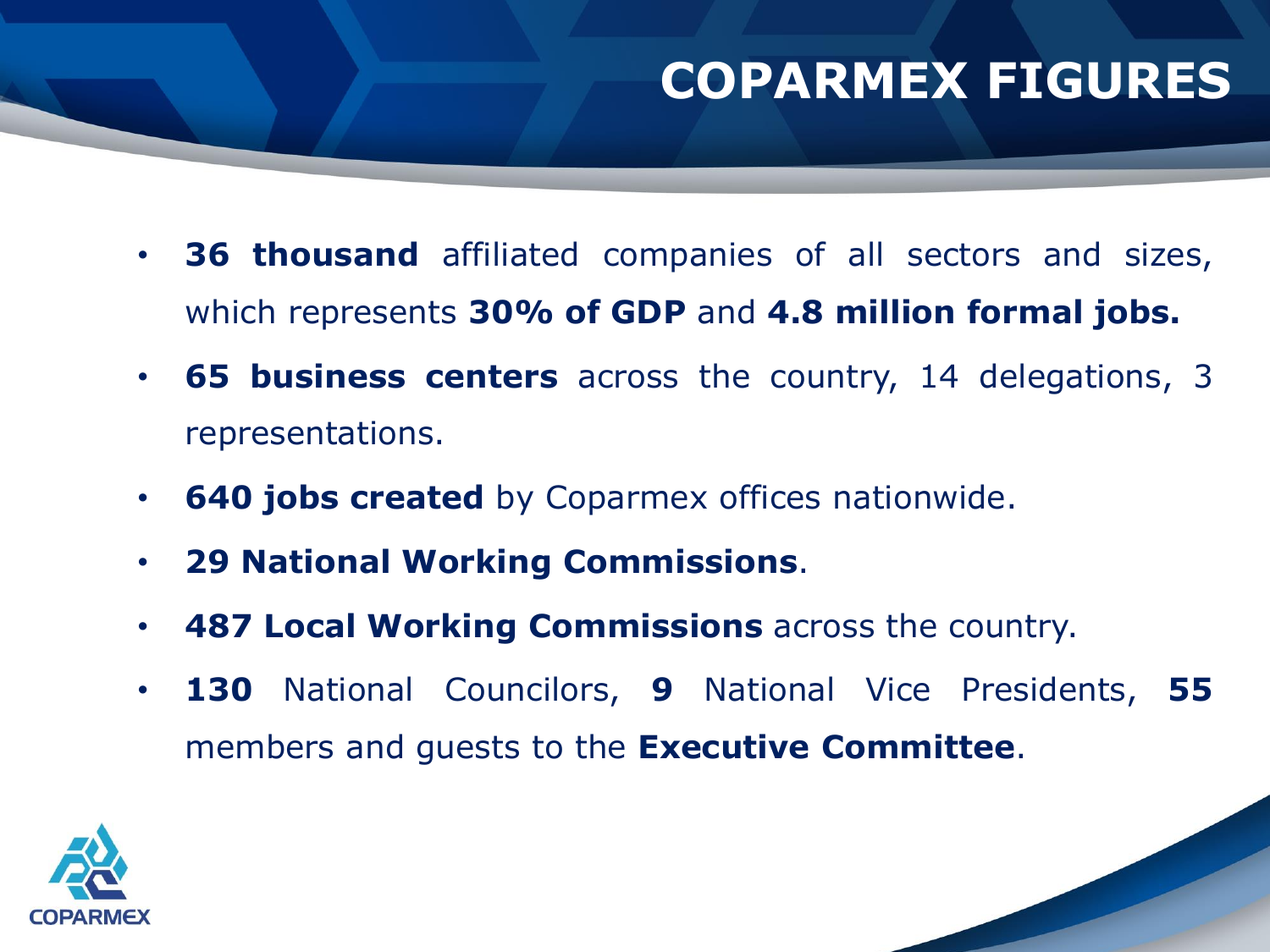# **INFLUENCE**

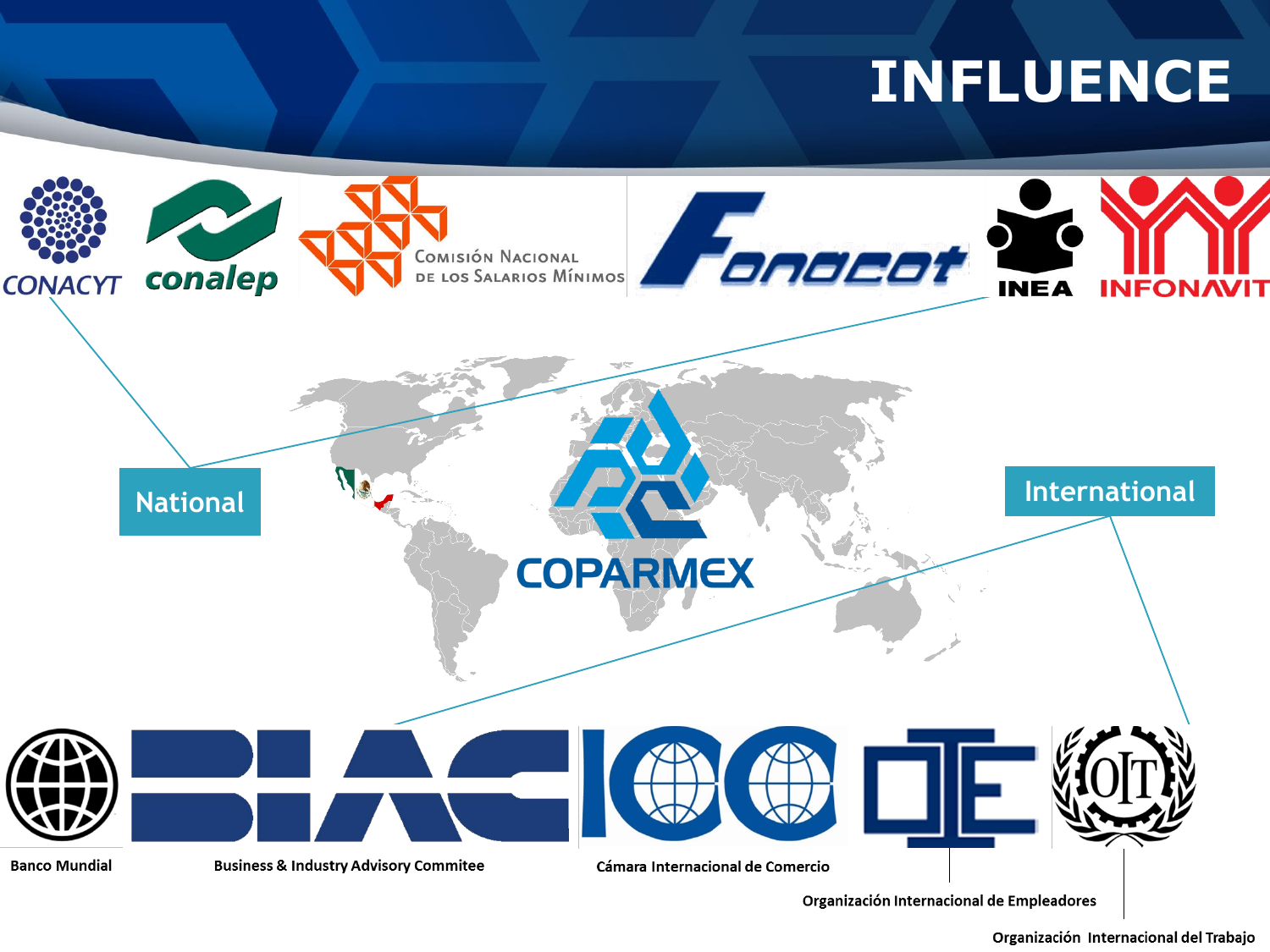## **PROYECTS & PROGRAMS**

#### **Democratic Development in Mexico Index** (IDD MEX)

A map of democracy in Mexico, with indicators that reflect the level of development of democratic practices in each state, and serve as a base for future improvement.

#### **Online University**

Through institutional alliances, we offer affordable higher education in prestigious universities across the country.

#### **Supply Chains**

Is NAFIN COPARMEX Program to increase the economic impact through the relationship between SMEs and large companies.

#### **Coparmex 2.0**

It is a corporate social network where our members can share information, promotions, offers, services, products or events to network, make new contacts and strengthen existing. **Developing project.**

#### **Training Directors Program**

Designed by IPADE, focused on the development and improvement of management skills, in which managers refine and deepen knowledge, skills, behaviors and attitudes related to developing a strategic vision and ability to work in teams, gain a perspective of synthesis and potentiate their leadership. Cost Coparmex preferential partners.

#### **México Emprende Coparmex Centers**

50 Centers where entrepreneurs and small businesses owners find solutions and ideas to expand their business.

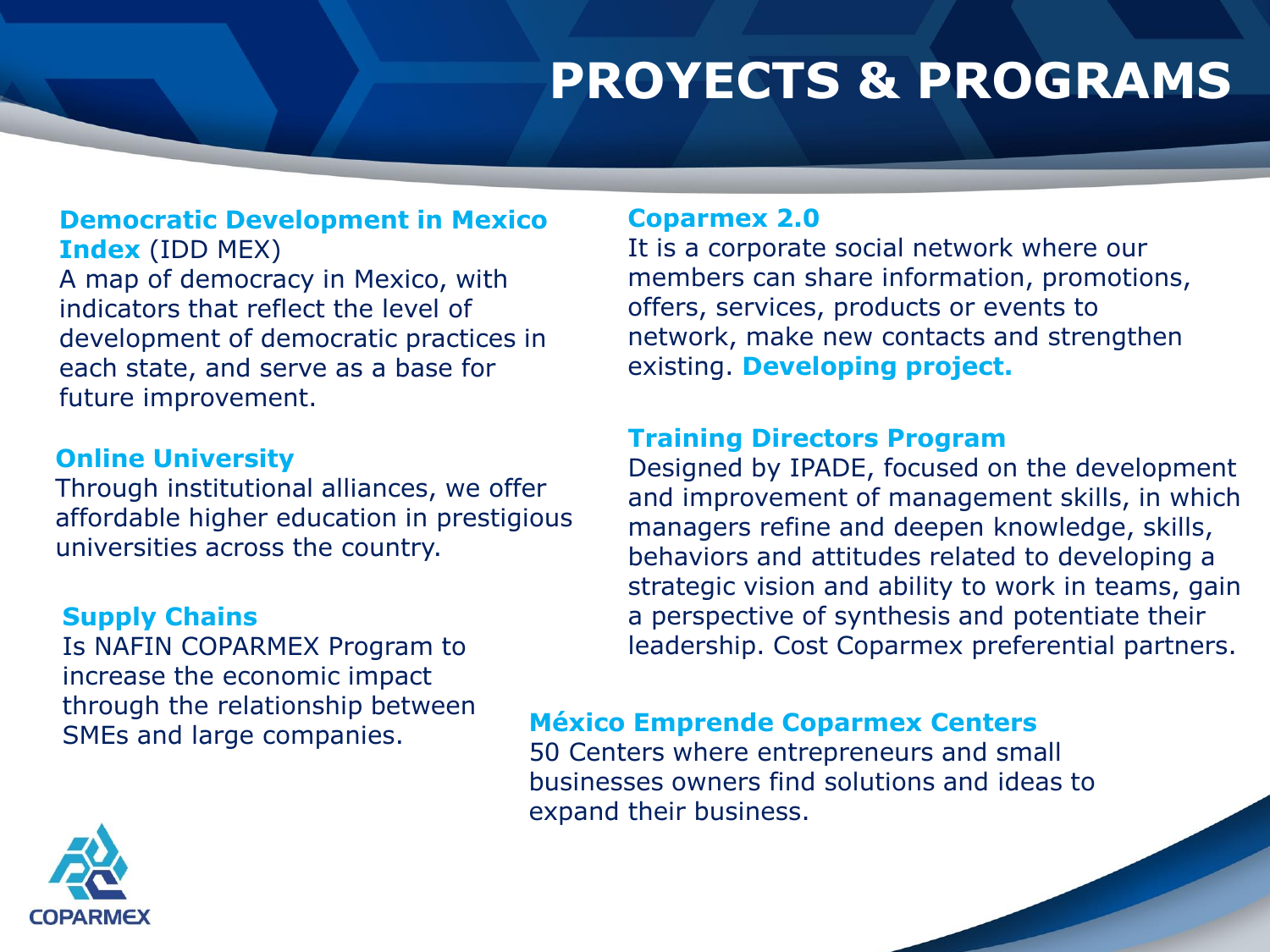# **BENEFITS COPARMEX 2.0**

- 1. Moving a vertical communication to a horizontal
- 2. Network connectivity and business between the member companies
- management: immediate access and tidy



- 5. Increased efficiency and productivity at work.
- 6. Increase efficiency in teamwork
	- 7. Boosting Coparmex
- 8. Membership Tool

4. Strategic working groups connected to local, regional and national

9. Promoting talent management



**\* Developing project**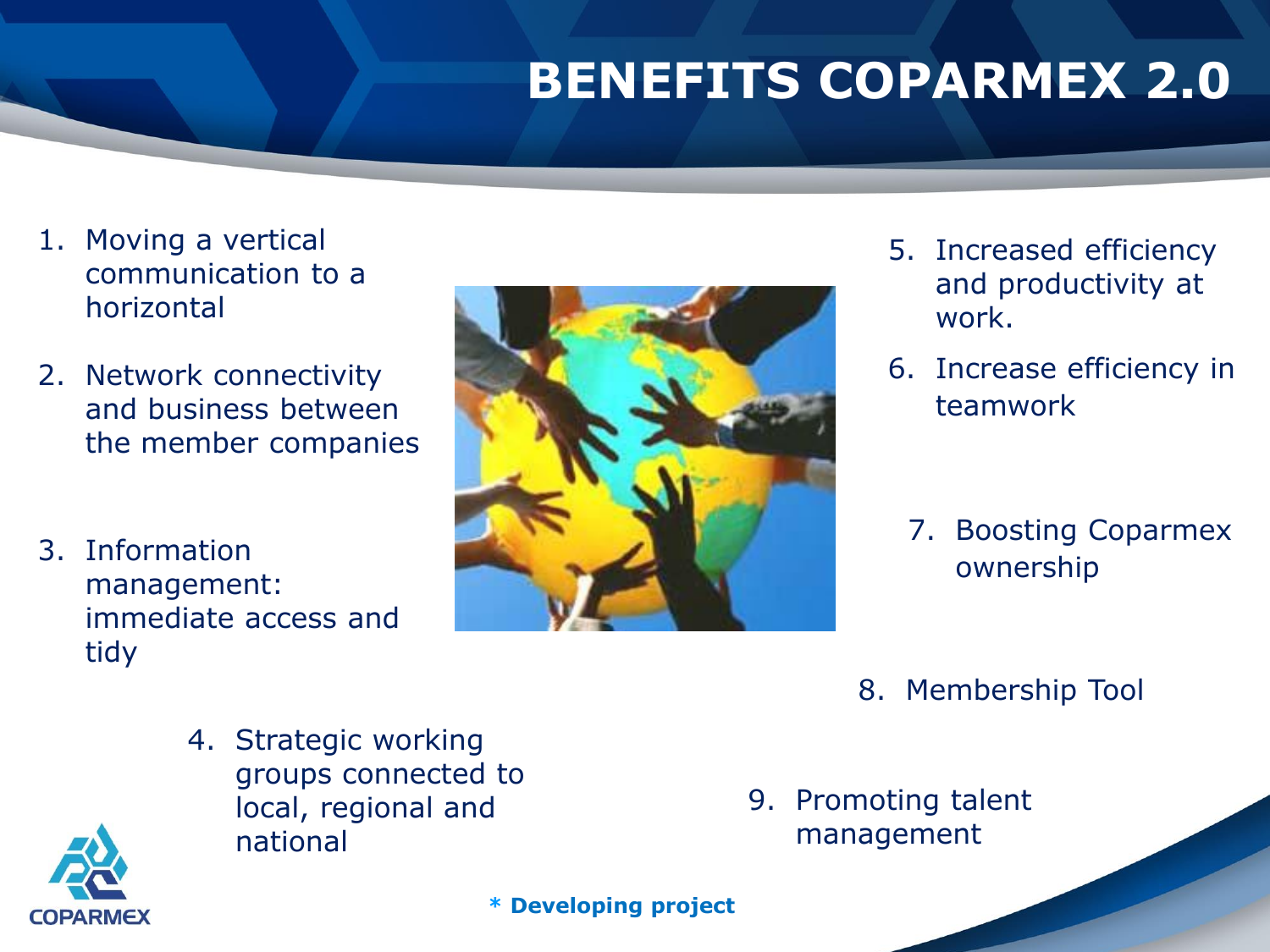# **¿WHY BE PART OF COPARMEX?**

- $\triangleright$  Have the opportunity to contribute for a better México.
- $\triangleright$  Change the environment that facilitates the enterprises, the country and the civil society to prosper



 Coparmex represents me as entrepreneur before the government and society .

- $\triangleright$  To accomplish our political duty and take responsibility of community development from the perspective of entrepreneurship.
- $\triangleright$  To have the satisfaction of participating in improve our quality of life in order to have more prosperity in our country.
- $\triangleright$  Create Networking to develop future business.



Being part of the story of México